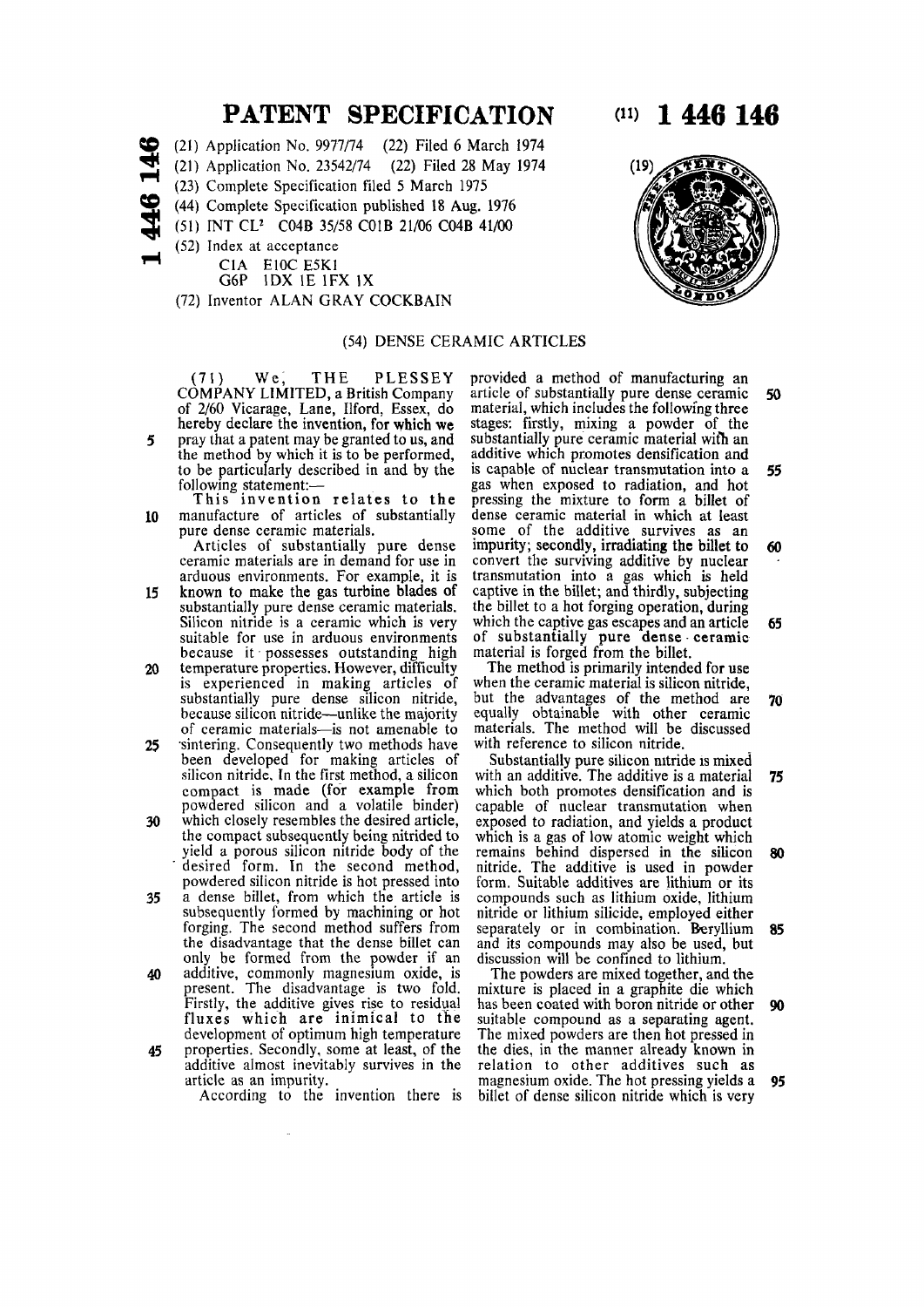impure at the surface. The surface impurities are mainly the separating agent e.g. boron nitride, and silicon carbide formed by interaction of the silicon nitride

- 5 with the carbon of the graphite die. The impure surface is removed by grinding in the known way, leaving a slightly smaller billet of dense silicon nitride, which however is impure. The impurity is that
- 10 proportion of the densifying additive which did not escape during the hot pressing. The impurity is distributed throughout the billet. In the known process, the impurity is magnesium or a magnesium compound.
- 15 In the present example, the impurity is lithium or a lithium compound. The dense impure billet is now irradiated. The irradiation may take the form of bombardment by protons or bombardment
- 20 by neutrons. In either event the lithium is transmitted into helium. Helium, being a gas of low atomic weight, is readily gas of fow atomic weight, is featily its atoms are temporarily held captive.
- Its atoms are temporarily from captive. Forged into the desired article. During the forged mto the desired article. During the article of substantially pure dense silicon nitride. As pure silicon nitride cannot be <sup>30</sup> forged, it is essential that the desired article
- forged, it is essential that the desired article be formed by the time the last of the gas escapes. As the gas escapes quickly, the forging must be rapid, for example, within ten minutes. Forging should preferably take
- prace between 1000  $\degree$  and 1850 $\degree$ C, and the pressure should not exceed 1 1/2 tons per square inch.

The quantity of lithium or of a lithium compound which is mixed with the silicon

- 40 nitride powder must be such that; immediately prior to irradiation lithium is present in the dense billet to the extent of at least 5 parts per million and not more than 5 per cent by weight.
- 45 The irradiation may be represented by the formula:—

### ${}_{3}^{7}Li+{}_{1}^{1}H=2{}_{2}^{4}He$

assuming bombardment by protons. However, this process will involve large and 50 expensive apparatus and it is, therefore, preferable to use isotopically enriched lithium. In this case, the irradiation involves bombardment by neutrons, and the formula:—

#### 55  ${}_{5}^{6}Li + {}_{0}^{1}n = {}_{1}^{3}H + {}_{2}^{4}He$

If beryllium were used, bombardment would need to be carried out in two stages, the first stage could, for example, be effected by using deutrons in which case the 60 formula would be:—

 ${}^{9}_{4}Be+{}^{2}_{3}H= {}^{7}_{3}Li+{}^{4}_{2}He$ 

In the second stage the lithium formed during the first stage is transmitted into helium by bombardment with protons, in which case the formula would be:— 65

### ${}_{3}^{7}Li+{}_{1}^{1}H=2{}_{2}^{4}He$

WHAT WE CLAIM IS:—

1. A method of manufacturing an article of substantially pure dense ceramic material which includes the following three 70 stages: firstly, mixing a powder of the substantially pure ceramic material with an additive which promotes densification and is capable of nuclear transmutation into a gas when exposed to radiation, and hot 75 pressing the mixture to form a billet of dense ceramic material in which at least some of the additive survives as an impurity; secondly, irradiating the billet to convert the surviving additive by nuclear 80 transmutation into a gas which is held captive in the billet; and thirdly, subjecting the billet to a hot forging operation during which the captive gas escapes and an article of substantially pure dense ceramic 85 material is forged from the billet.

2. A method as claimed in claim 1 wherein the ceramic material is silicon nitride.

3. A method as claimed in claim 2 90 wherein the additive is provided by lithium, or beryllium, or compounds of lithium or beryllium, and wherein when the additive is lithium or its compounds, the quantity which is mixed with the silicon nitride is 95 such that, prior to irradiation lithium is present in the dense billet to the extent of at least 5 parts per million and not more than 5 per cent by weight.

4. A method as claimed in claim 5 100 wherein the additive is provided by lithium oxide, lithium nitride or lithium silicide either singly or in any combination and wherein the quantity of the lithium additive which is mixed with the silicon nitride is 105 such that, prior to irradiation lithium is present in the dense billet to the extent of at least 5 parts per million and not more than 5 per cent by weight.

5. A method as claimed in any one of the 110 claims 3 or 4 wherein the irradiation of lithium or its compounds is effected by proton or neutron bombardment.

6. A method as claimed in any one of the claims 2 to 5 which includes the steps of 115 mixing substantially pure silicon nitride powder with an additive which promotes densification and is capable of nuclear transformation into a gas when exposed to radiation; hot pressing the mixture in a 120 graphite die which is coated with a separating agent such as boron nitride, to form a billet of dense silicon nitride, interaction of the silicon nitride with the